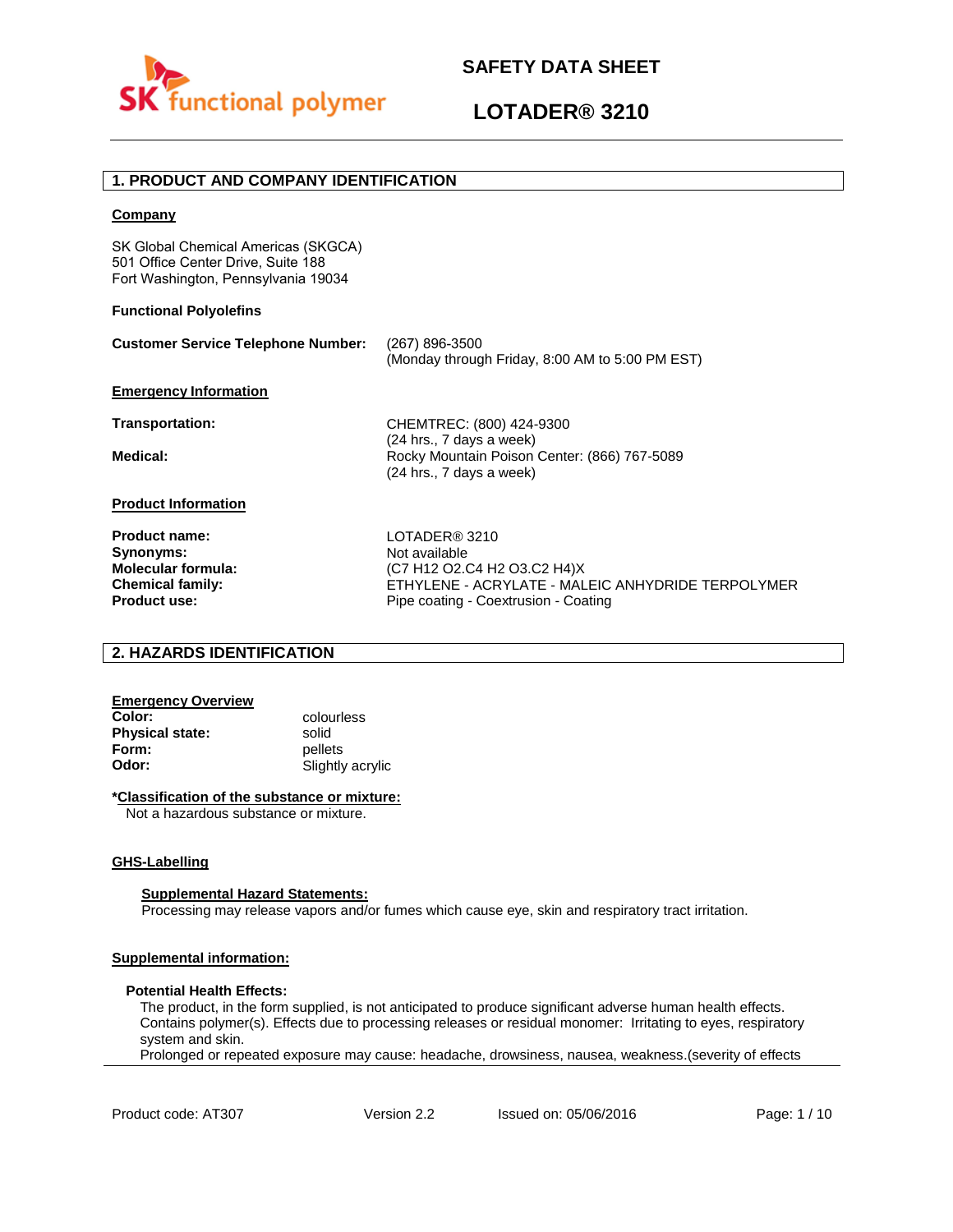

depends on extent of exposure) .

#### **Other:**

Handle in accordance with good industrial hygiene and safety practice. (pellets/granules) This product may release fume and/or vapor of variable composition depending on processing time and temperature.

## **3. COMPOSITION/INFORMATION ON INGREDIENTS**

| <b>Chemical Name</b>                                                     | CAS-No.    | Wt/Wt        | <b>GHS Classification**</b> |
|--------------------------------------------------------------------------|------------|--------------|-----------------------------|
| 2-Propenoic acid, butyl ester, polymer with<br>ethene and 2,5-furandione | 64652-60-4 | $\leq$ 100 % | Not classified              |

\*\*For the full text of the H-Statements mentioned in this Section, see Section 16.

### **4. FIRST AID MEASURES**

#### **4.1. Description of necessary first-aid measures:**

#### **Inhalation:**

If inhaled, remove victim to fresh air.

#### **Skin:**

In case of contact, immediately flush skin with plenty of water. If molten polymer gets on the skin, cool rapidly with cold water. Do not peel solidified product off the skin. Obtain medical treatment for thermal burns. Remove material from clothing. Wash clothing before reuse. Thoroughly clean shoes before reuse.

#### **Eyes:**

Immediately flush eye(s) with plenty of water. Obtain medical treatment for thermal burns.

#### **Ingestion:**

If swallowed, DO NOT induce vomiting. Get medical attention. Never give anything by mouth to an unconscious person.

#### **4.2. Most important symptoms/effects, acute and delayed:**

For most important symptoms and effects (acute and delayed), see Section 2 (Hazard Statements and Supplemental Information) and Section 11 (Toxicology Information) of this SDS.

#### **4.3. Indication of immediate medical attention and special treatment needed, if necessary:**

Unless otherwise noted in Notes to Physician, no specific treatment noted; treat symptomatically.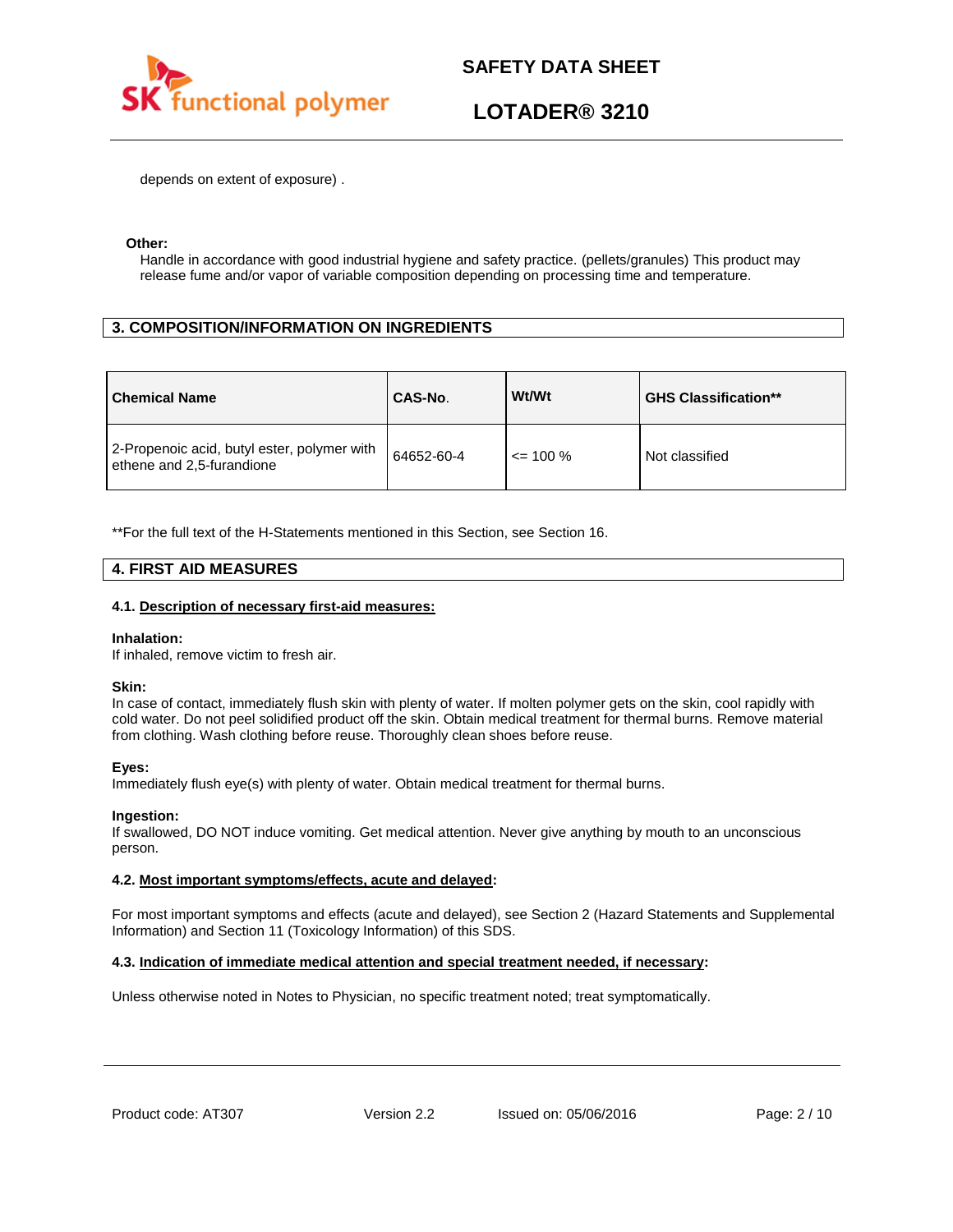

## **LOTADER® 3210**

### **5. FIREFIGHTING MEASURES**

#### **Extinguishing media (suitable):**

Water spray, Carbon dioxide (CO2), Foam, Dry chemical

#### **Protective equipment:**

Fire fighters and others who may be exposed to products of combustion should wear full fire fighting turn out gear (full Bunker Gear) and self-contained breathing apparatus (pressure demand / NIOSH approved or equivalent).

#### **Further firefighting advice:**

Fire fighting equipment should be thoroughly decontaminated after use.

#### **Fire and explosion hazards:**

When burned, the following hazardous products of combustion can occur: Carbon oxides Hazardous organic compounds

## **6. ACCIDENTAL RELEASE MEASURES**

#### **Personal precautions, Emergency procedures, Methods and materials for containment/clean-up:**

Prevent further leakage or spillage if you can do so without risk. Ventilate the area. Sweep up and shovel into suitable properly labeled containers for prompt disposal. Possible fall hazard – floor may become slippery from leakage/spillage of product. Avoid dispersal of spilled material and runoff and contact with soil, waterways, drains and sewers. Consult a regulatory specialist to determine appropriate state or local reporting requirements, for assistance in waste characterization and/or hazardous waste disposal and other requirements listed in pertinent environmental permits.

#### **Protective equipment:**

Appropriate personal protective equipment is set forth in Section 8.

### **7. HANDLING AND STORAGE**

#### **Handling**

#### **General information on handling:**

Avoid breathing dust.

Avoid breathing processing fumes or vapors.

Handle in accordance with good industrial hygiene and safety practices. These practices include avoiding unnecessary exposure and removal of material from eyes, skin, and clothing.

#### **Storage**

#### **General information on storage conditions:**

Keep in a dry, cool place. Store in closed containers, in a secure area to prevent container damage and subsequent spillage.

**Storage stability – Remarks:**  Stable under recommended storage conditions.

#### **Storage incompatibility – General:**  None known.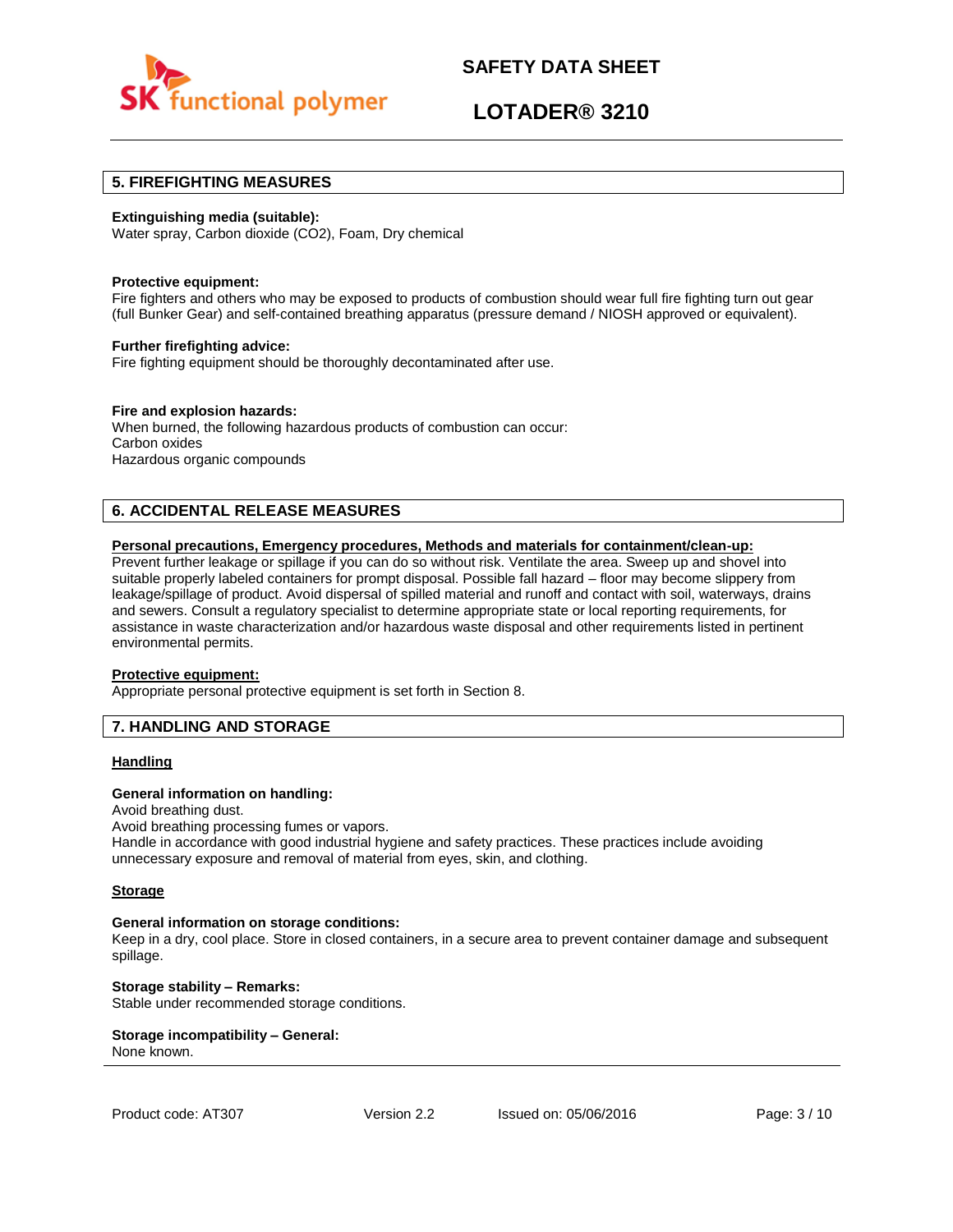

### **Temperature tolerance – Do not store above:**

122 °F (50 °C)

## **8. EXPOSURE CONTROLS/PERSONAL PROTECTION**

#### **Airborne Exposure Guidelines:**

### **Particles Not Otherwise Specified / Nuisance Dust (Proprietary)**

US. ACGIH Threshold Limit Values

| Form:                 | Inhalable particles.  |
|-----------------------|-----------------------|
| Time weighted average | $10 \text{ mg/m}$     |
| Form:                 | Respirable particles. |
| Time weighted average | $3 \text{ mg/m}$      |

US. OSHA Table Z-1 Limits for Air Contaminants (29 CFR 1910.1000)

| Form: | Respirable fraction. |
|-------|----------------------|
| PEL:  | $5 \text{ mg/m}$     |

**Form:** Total dust PEL: 15 mg/m3

US. OSHA Table Z-3 (29 CFR 1910.1000)

| Form:                 | Respirable fraction.                           |
|-----------------------|------------------------------------------------|
| Time weighted average | 15 millions of particles per cubic foot of air |
| Form:                 | <b>Total dust</b>                              |
| Time weighted average | 50 millions of particles per cubic foot of air |
| Form:                 | Respirable fraction.                           |
| Time weighted average | $5 \text{ mg/m}$                               |
| Form:                 | Total dust                                     |
| Time weighted average | $15 \text{ mg/m}$                              |

Only those components with exposure limits are printed in this section. Limits with skin contact designation above have skin contact effect. Air sampling alone is insufficient to accurately quantitate exposure. Measures to prevent significant cutaneous absorption may be required. Limits with a sensitizer designation above mean that exposure to this material may cause allergic reactions.

#### **Engineering controls:**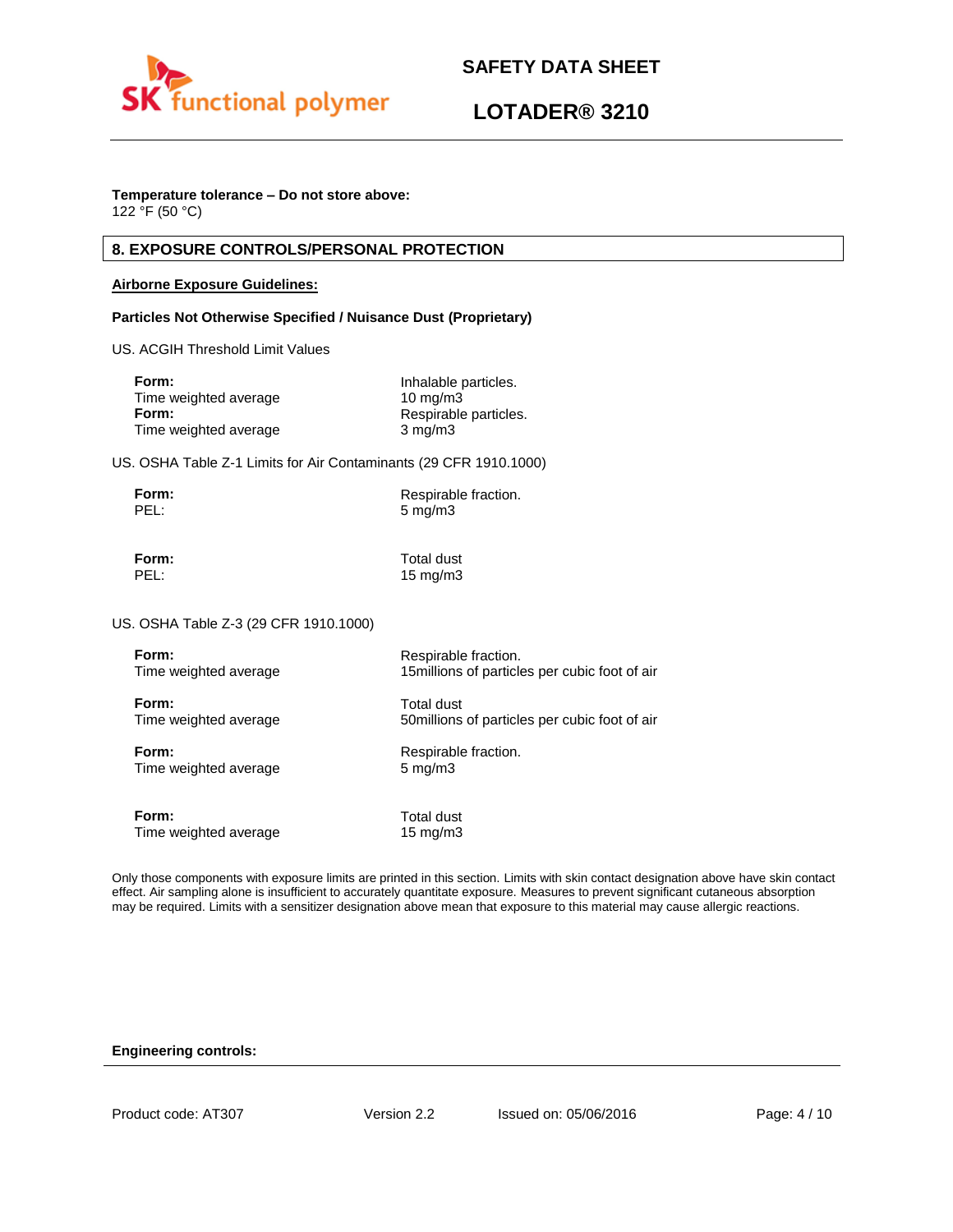

## **LOTADER® 3210**

Investigate engineering techniques to reduce exposures below airborne exposure limits or to otherwise reduce exposures. Provide ventilation if necessary to minimize exposures or to control exposure levels to below airborne exposure limits (if applicable see above).If practical, use local mechanical exhaust ventilation at sources of air contamination such as open process equipment.

#### **Respiratory protection:**

Avoid breathing dust. Avoid breathing processing fumes or vapors. Where airborne exposure is likely or airborne exposure limits are exceeded (if applicable, see above), use NIOSH approved respiratory protection equipment appropriate to the material and/or its components and substances released during processing. Consult respirator manufacturer to determine appropriate type equipment for a given application. Observe respirator use limitations specified by NIOSH or the manufacturer. For emergency and other conditions where there may be a potential for significant exposure or where exposure limit may be significantly exceeded, use an approved full face positive-pressure, self-contained breathing apparatus or positive-pressure airline with auxiliary self-contained air supply. Respiratory protection programs must comply with 29 CFR § 1910.134.

#### **Skin protection:**

Processing of this product releases vapors or fumes which may cause skin irritation. Wearing protective gloves is recommended. Wash hands and contaminated skin thoroughly after contact with processing fumes or vapors. Wash thoroughly after handling.

#### **Eye protection:**

Use good industrial practice to avoid eye contact. Processing of this product releases vapors or fumes which may cause eye irritation. Where eye contact may be likely, wear chemical goggles and have eye flushing equipment available.

| Color:                                 | colourless                |
|----------------------------------------|---------------------------|
| <b>Physical state:</b>                 | solid                     |
| Form:                                  | pellets                   |
| Odor:                                  | Slightly acrylic          |
| <b>Odor threshold:</b>                 | No data available         |
| <b>Flash point</b>                     | Not applicable            |
| <b>Auto-ignition</b><br>temperature:   | $> 842$ °F ( $> 450$ °C)  |
| Lower flammable limit<br>$(LFL)$ :     | No data available         |
| <b>Upper flammable limit</b><br>(UEL): | No data available         |
| pH:                                    | No data available         |
| Density:                               | 940 kg/m3 (68 °F (20 °C)) |

### **9. PHYSICAL AND CHEMICAL PROPERTIES**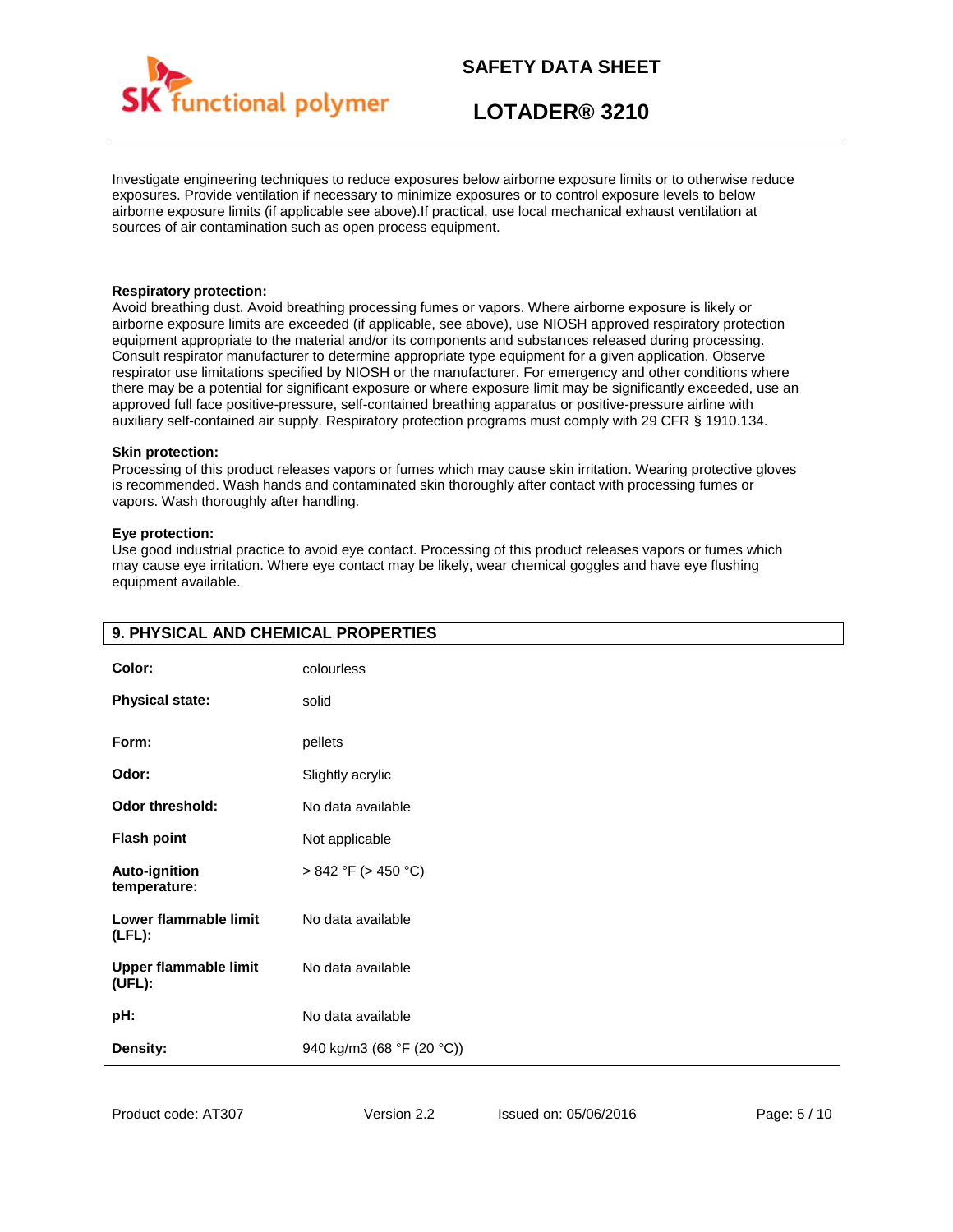

## **LOTADER® 3210**

| <b>Bulk density:</b>                                             | approximately 500 kg/m3                                                                                                                                                           |
|------------------------------------------------------------------|-----------------------------------------------------------------------------------------------------------------------------------------------------------------------------------|
| Vapor pressure:                                                  | No data available                                                                                                                                                                 |
| Vapor density:                                                   | No data available                                                                                                                                                                 |
| <b>Boiling point/boiling</b><br>range:                           | No data available                                                                                                                                                                 |
| <b>Melting point/range:</b>                                      | 203 - 225 °F (95 - 107 °C)(Method: Differential Scanning Calorimetry in accordance<br>with DIN 51007 (Thermal analysis (TA); differential thermal analysis (DTA);<br>principles)) |
| <b>Freezing point:</b>                                           | No data available.                                                                                                                                                                |
| <b>Evaporation rate:</b>                                         | No data available                                                                                                                                                                 |
| Solubility in water:                                             | 68 °F (20 °C) insoluble                                                                                                                                                           |
| Solubility in other<br>solvents: [qualitative and<br>quantative] | Soluble in aromatic hydrocarbons                                                                                                                                                  |
|                                                                  | Chlorinated solvents (when hot)                                                                                                                                                   |
| Viscosity, dynamic:                                              | No data available                                                                                                                                                                 |
| <b>Particle size:</b>                                            | approximately 5 mm                                                                                                                                                                |
| <b>Oil/water partition</b><br>coefficient:                       | No data available                                                                                                                                                                 |
| <b>Thermal decomposition</b>                                     | $>$ 572 °F ( $>$ 300 °C)                                                                                                                                                          |
| <b>Flammability:</b>                                             | See GHS Classification in Section 2                                                                                                                                               |

## **10. STABILITY AND REACTIVITY**

#### **Stability:**

The product is stable under normal handling and storage conditions.

#### **Hazardous reactions:**

Hazardous polymerization does not occur.

### **Materials to avoid:**

None known.

#### **Conditions / hazards to avoid:**

Avoid storing in moist and warm conditions. (to maintain the technical properties of the product). See Hazardous Decomposition Products below.

#### **Hazardous decomposition products:**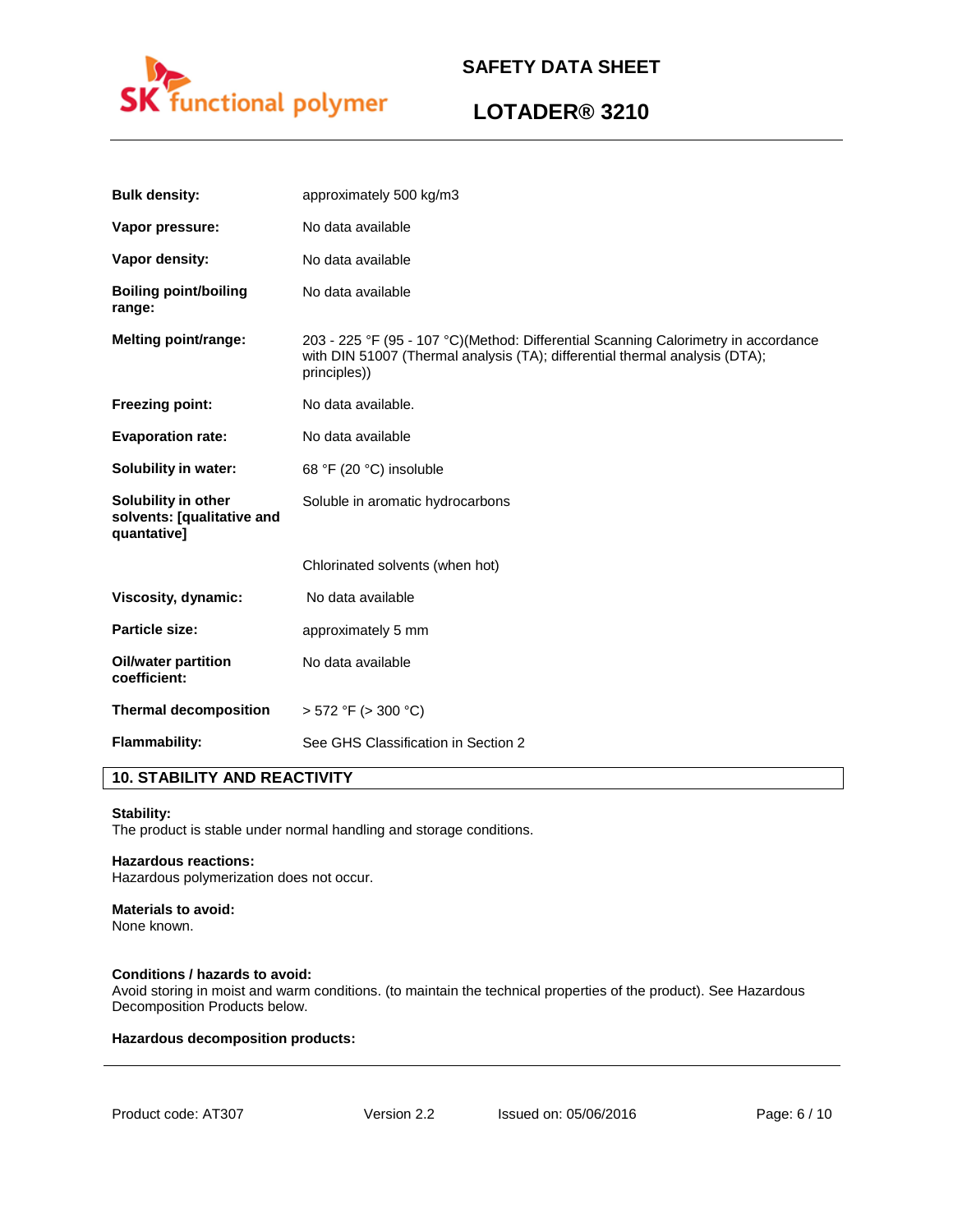

## **LOTADER® 3210**

Temperature exceeding 300 °C: Thermal decomposition giving flammable and toxic products : Hazardous organic compounds Acrylates Carbon oxides

## **11. TOXICOLOGICAL INFORMATION**

Data on this material and/or its components are summarized below.

### **Data for 2-Propenoic acid, butyl ester, polymer with ethene and 2,5-furandione (64652-60-4)**

### **Other information**

The information presented is from representative materials in this chemical class. The results may vary depending on the test substance. Effects due to processing releases or residual monomer: Possible cross sensitization with other acrylates and methacrylates

## **12. ECOLOGICAL INFORMATION**

### **Chemical Fate and Pathway**

No data are available.

#### **Ecotoxicology**

No data are available.

### **13. DISPOSAL CONSIDERATIONS**

#### **Waste disposal:**

Where possible recycling is preferred to disposal or incineration. If recycling is not an option, incinerate or dispose of in accordance with federal, state, and local regulations. Pigmented, filled and/or solvent laden product may require special disposal practices in accordance with federal, state and local regulations. Consult a regulatory specialist to determine appropriate state or local reporting requirements, for assistance in waste characterization and/or hazardous waste disposal and other requirements listed in pertinent environmental permits. Note: Chemical additions to, processing of, or otherwise altering this material may make this waste management information incomplete, inaccurate, or otherwise inappropriate. Furthermore, state and local waste disposal requirements may be more restrictive or otherwise different from federal laws and regulations.

#### **14. TRANSPORT INFORMATION**

**US Department of Transportation (DOT):** not regulated

**International Maritime Dangerous Goods Code (IMDG):** not regulated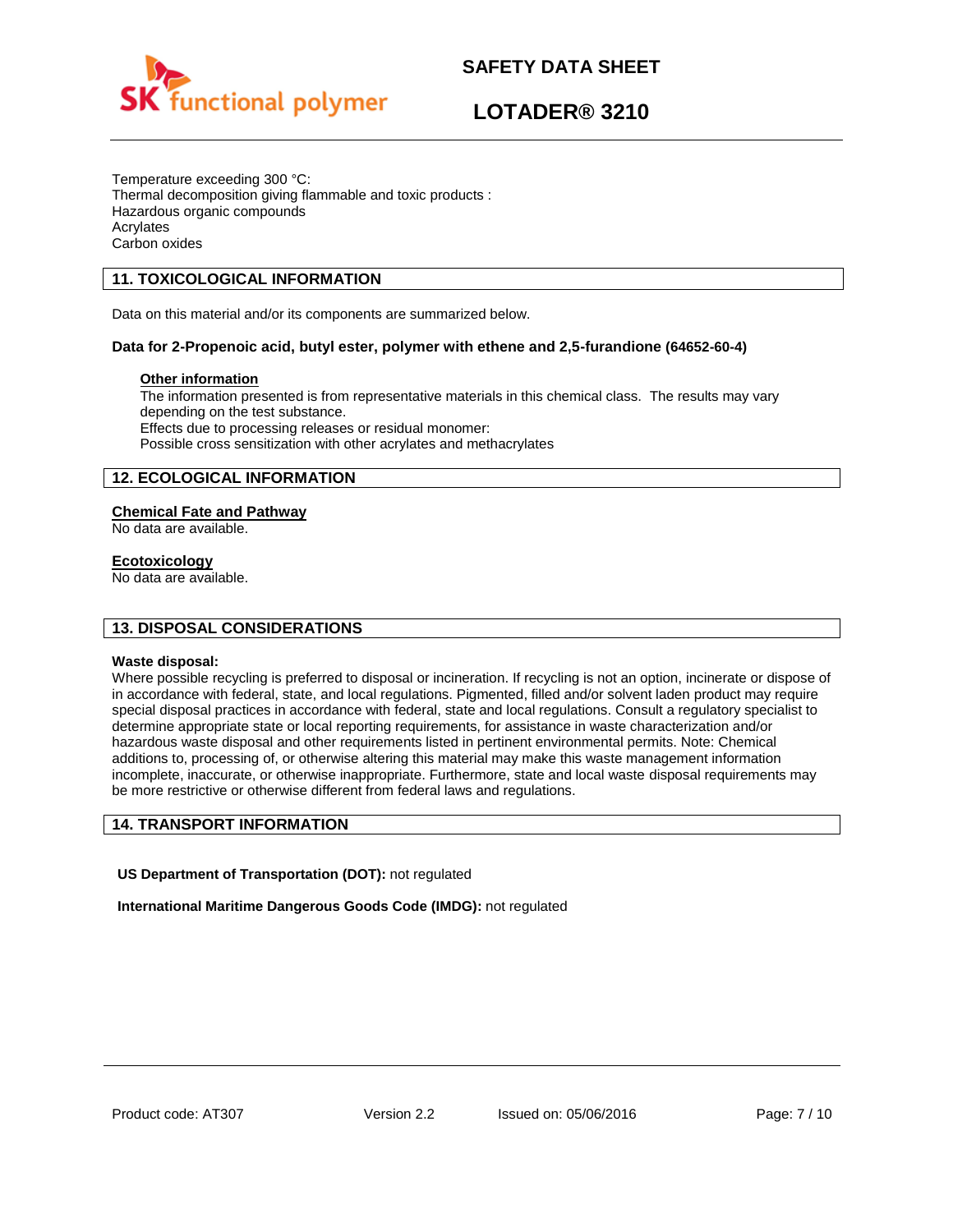

## **LOTADER® 3210**

## **15. REGULATORY INFORMATION**

| <b>Chemical Inventory Status</b>                                      |                  |                                                                  |
|-----------------------------------------------------------------------|------------------|------------------------------------------------------------------|
| EU. EINECS                                                            | <b>EINECS</b>    | Conforms to                                                      |
| United States TSCA Inventory                                          | <b>TSCA</b>      | The components of this product are all on<br>the TSCA Inventory. |
| Canadian Domestic Substances List (DSL)                               | <b>DSL</b>       | All components of this product are on the<br>Canadian DSL        |
| China. Inventory of Existing Chemical Substances in<br>China (IECSC)  | IECSC (CN)       | Conforms to                                                      |
| Japan. ENCS - Existing and New Chemical<br>Substances Inventory       | ENCS (JP)        | Conforms to                                                      |
| Japan. ISHL - Inventory of Chemical Substances                        | ISHL (JP)        | Conforms to                                                      |
| Korea. Korean Existing Chemicals Inventory (KECI)                     | <b>KECI (KR)</b> | Conforms to                                                      |
| Philippines Inventory of Chemicals and Chemical<br>Substances (PICCS) | PICCS (PH)       | Conforms to                                                      |
| Australia Inventory of Chemical Substances (AICS)                     | <b>AICS</b>      | Conforms to                                                      |

### **United States – Federal Regulations**

#### **SARA Title III – Section 302 Extremely Hazardous Chemicals:**

The components in this product are either not SARA Section 302 regulated or regulated but present in negligible concentrations.

#### **SARA Title III - Section 311/312 Hazard Categories:**

No SARA Hazards

#### **SARA Title III – Section 313 Toxic Chemicals:**

This material does not contain any chemical components with known CAS numbers that exceed the threshold (De Minimis) reporting levels established by SARA Title III, Section 313.

#### **Comprehensive Environmental Response, Compensation, and Liability Act (CERCLA) - Reportable Quantity (RQ):**

The components in this product are either not CERCLA regulated, regulated but present in negligible concentrations, or regulated with no assigned reportable quantity.

#### **United States – State Regulations**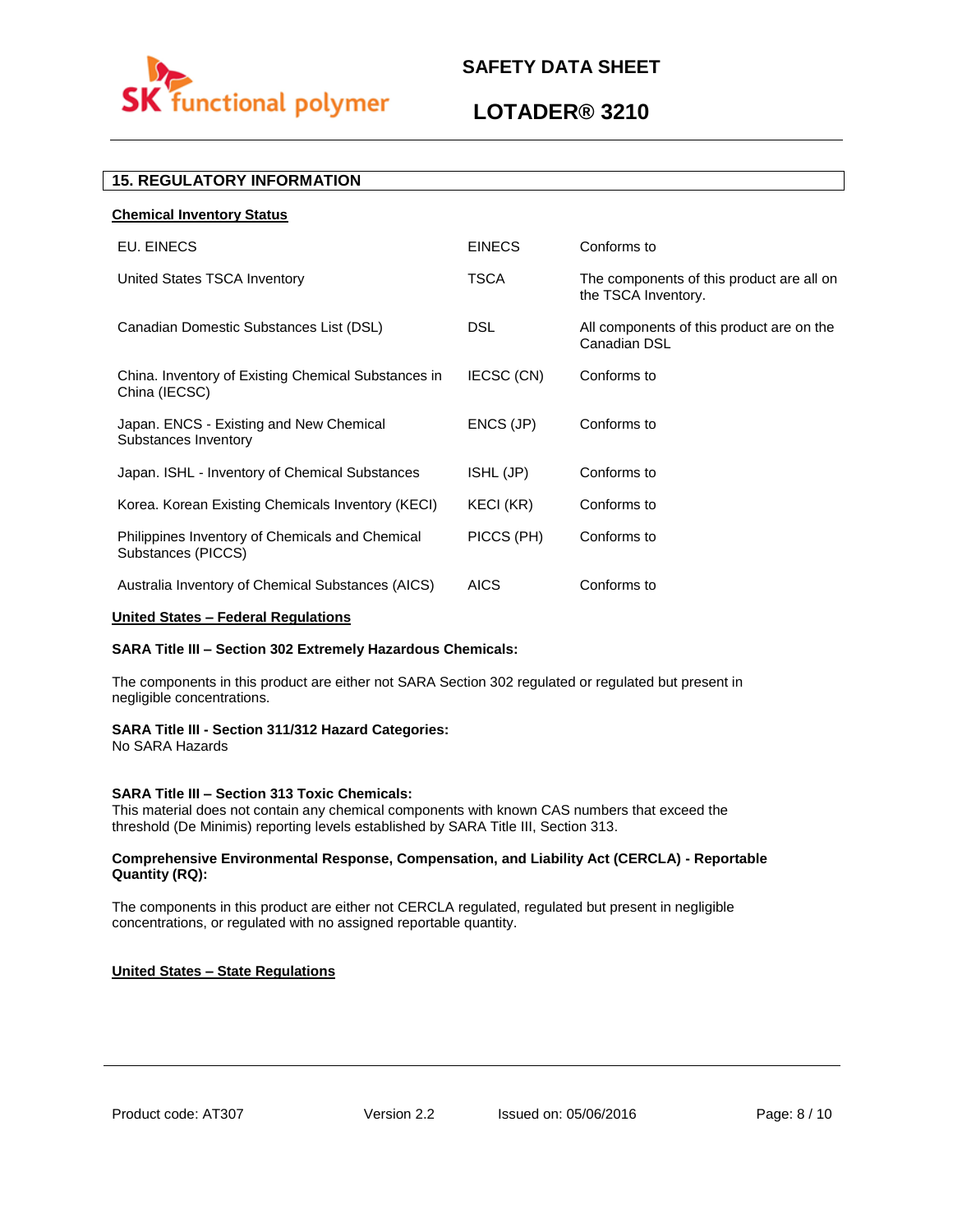

#### **New Jersey Right to Know**

No components are subject to the New Jersey Right to Know Act.

#### **Pennsylvania Right to Know**

Chemical name CAS-No. 2-Propenoic acid, butyl ester, polymer with ethene and 2,5 furandione 64652-60-4

#### **California Prop. 65**

This product does not contain any chemicals known to the State of California to cause cancer, birth defects, or any other reproductive defects.

### **16. OTHER INFORMATION**

#### **Latest Revision(s):**

| Revised Section(s): | Chapter 4 update |
|---------------------|------------------|
| Reference number:   | 000000027359     |
| Date of Revision:   | 05/06/2016       |
| Date Printed:       | 07/23/2016       |

The statements, technical information and recommendations contained herein are believed to be accurate as of the date hereof. Since the conditions and methods of use of the product and of the information referred to herein are beyond our control, SKGCA expressly disclaims any and all liability as to any results obtained or arising from any use of the product reliance on such information; NO WARRANT OF FIRNESS FOR ANY PARTICULAR PURPOSE, WARRANTY OF MERCHANTABILITY OR ANY OTHER WARRANTY, EXPRESSED OR IMPLIED IS MADE CONCERNING THE GOODS DESCIRBED OR THE INFORMATION PROVIDED HERIN. The information provided herein relates only to the specific product designated and may not be applicable when such product is used in combination with other materials or in any process. The user should thoroughly test any application before commercialization. Nothing contained herein constitutes a license to practice under any patent, it should not be construed as an inducement to infringe any patent, and the user is advised to take appropriate steps to be sure that any proposed use of the product will not result in patent infringement. See SDS for Health & Safety Considerations.